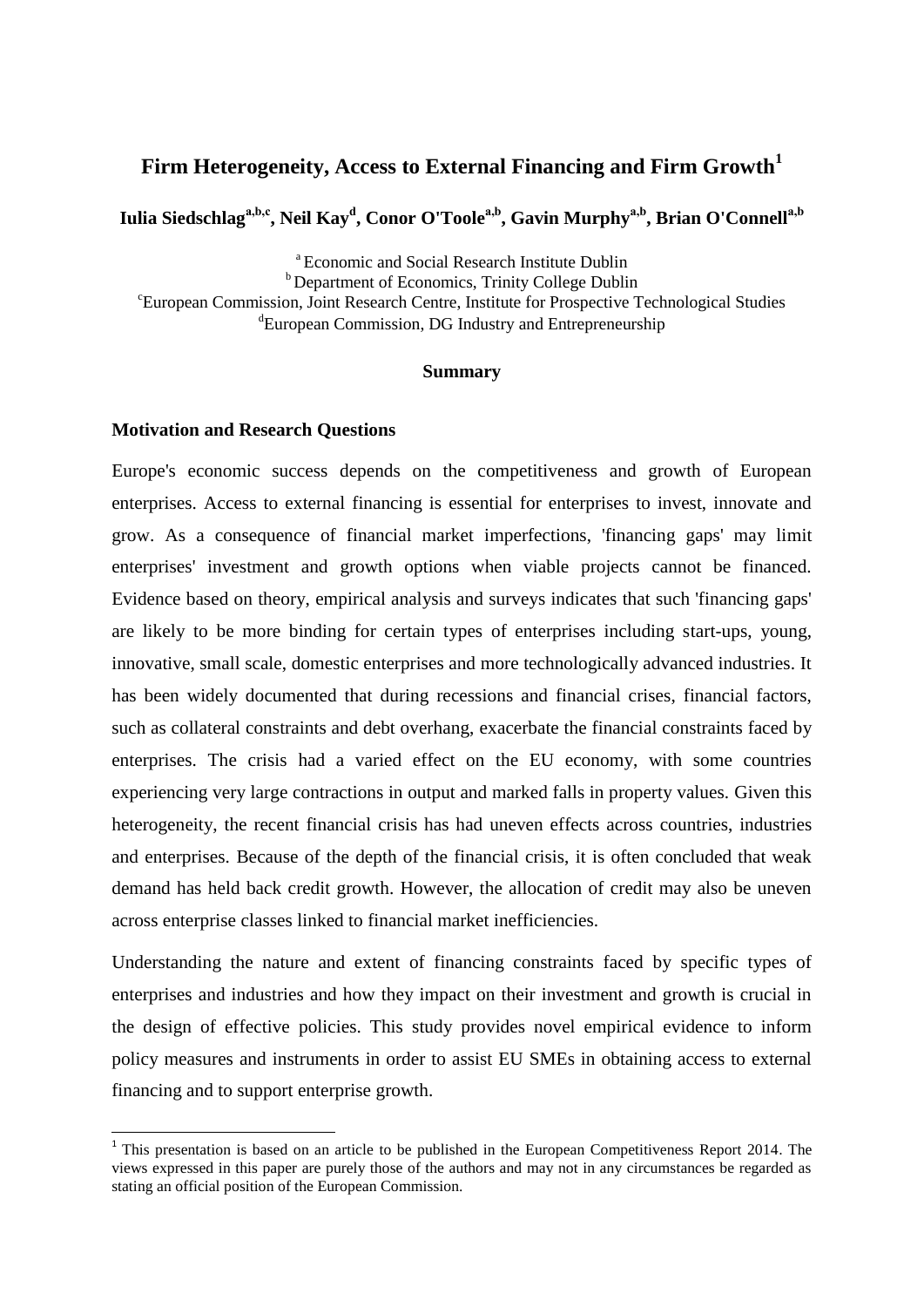The empirical analysis undertaken for this chapter is based on insights from the most recent relevant theoretical and empirical literature.<sup>2</sup> The novelty of this empirical analysis is threefold: (i) it considers both supply-side and demand-side financial market imperfections and identifies the nature and extent of financing constraints for specific types of enterprises, industries and EU countries following the recent financial crisis; (ii) it uses a unified econometric framework to analyse the effects of financing constraints on investment, employment, productivity and exporting over and above demand and cyclical factors across different types of enterprises and industries; (iii) it identifies the heterogeneity of the effects of the recent financial crisis on the responsiveness of investment, employment, and productivity to financial factors across different types of enterprises and industries.

This study focuses on the following three key policy issues: (i) the nature and extent of financing constraints faced by specific types of enterprises and industries and the extent to which they are linked to financial market imperfections; (ii) how financial dependence has affected the behaviour and the performance of EU firms over the recent period with respect to investment, employment, productivity and export performance; and (iii) policy implications and policy recommendations to assist domestic SMEs in obtaining access to external financing and support firm growth by addressing financial market imperfections.

### **Research Findings**

Information asymmetries, and thus the level of access to external finance, differ across a range of different types of enterprises.<sup>3</sup> To examine the financing constraints enterprises face, this analysis was undertaken using the ECB SAFE<sup>4</sup> data set. *Actual* and *perceived* financing constraints were measured for all types of firms based on their direct responses to credit applications and rejections, and perceived financing constraints. In SAFE, data on credit applications covers bank loans, bank credit for working capital, trade credits, and other forms of external finance. Two time periods were analysed corresponding to the data available in the ECB/EC SAFE survey for all EU member states: April – September 2011 (H1 2011) and April – September 2013 (H1 2013). The results from the analysis of the SAFE data set show that *smaller firms face greater perceived and actual constraints compared to* 

1

<sup>2</sup> The full analysis is available in the Background Study for this article, Siedschlag, I., C. O'Toole, G. Murphy, B. O' Connell, *Access to External Financing and Firm Growth*, May 2014.

 $3$  For a review of this evidence see Gerler, M. and S. Gilchrist (1993). "The Role of Credit Market imperfections in the Monetary Transmission Mechanism: Arguments and Evidence", Scandinavian Journal of Economics, 95(1): 43-64.

<sup>4</sup> http://sdw.ecb.europa.eu/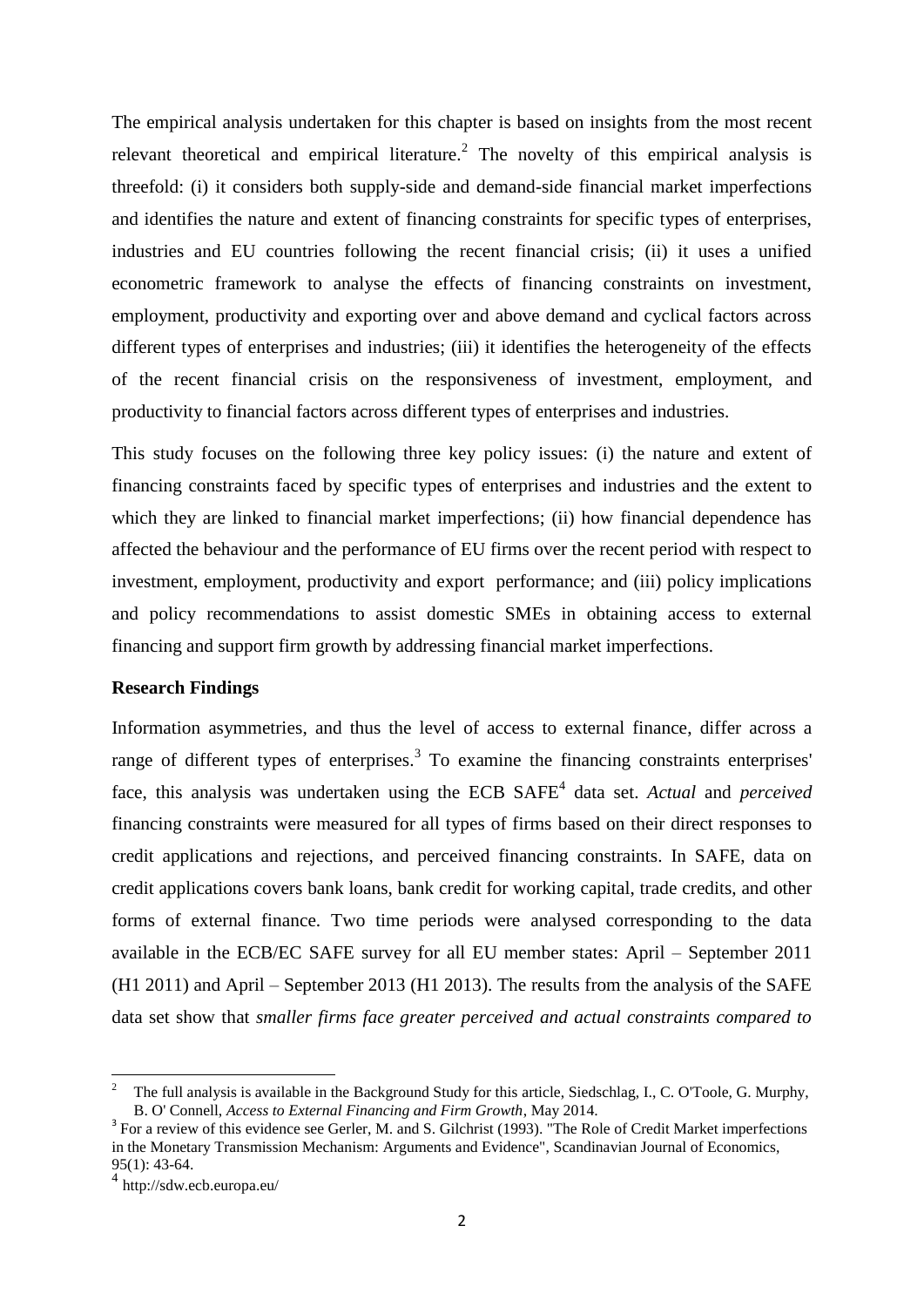*larger firms.* Credit rationing (rejection of credit applications) is the most common financing constraint.

In order to test for market imperfections, a bivariate probit model was constructed incorporating controls for financial performance such as turnover, profit and credit history. The model was estimated on the same SAFE data. The empirical results indicate that *both actual and perceived financing constraints are higher for small and micro firms, with actual financing constraints decreasing with firm size and age.* As noted above, *market imperfections* can be linked to *information asymmetries*. On the one hand, banks may not have sufficient financial information on firms who want to borrow, which is discouraging them from lending. On the other hand, firms may not have sufficient knowledge of potential lenders or may be discouraged from borrowing due to a belief that banks will not lend to them, so they will miss out on borrowing opportunities.

In order to examine the impact of external financing on firm growth three econometric models were constructed to analyse the impact on *investment, employment and productivity*. The models were estimated using the Amadeus data set which includes information from the financial accounts of firms in Europe.

The main findings were that *small and young firms are more dependent on external finance to fund new investment compared to other types of firms. Also, small and young firms are more sensitive to the interest burden on borrowing, compared to other types of firms.* The results also showed that younger and smaller firms are being driven to accept shorter term credit arrangements, possibly because they are having difficulty obtaining longer-term loans, which are more suitable for funding long term investment projects. In terms of sectors, access to external finance is a more important driver of new investment in manufacturing and construction sectors than in services.

Long term credit is very important to all firms for them to take on new staff. Domestic-owned SMEs and very small (micro) firms depend on long term credit the most to expand their workforce. In general, rising firm productivity (total factor productivity) is strongly associated with increasing cash flows.

Using the  $EFIGE<sup>5</sup>$  data set a further model was constructed to examine the relationship between financial factors and exports. The results of the model revealed that *firms which are less financially constrained are more likely to export, possibly because these firms have the* 

<sup>-&</sup>lt;br><sup>5</sup> http://www.efige.org/